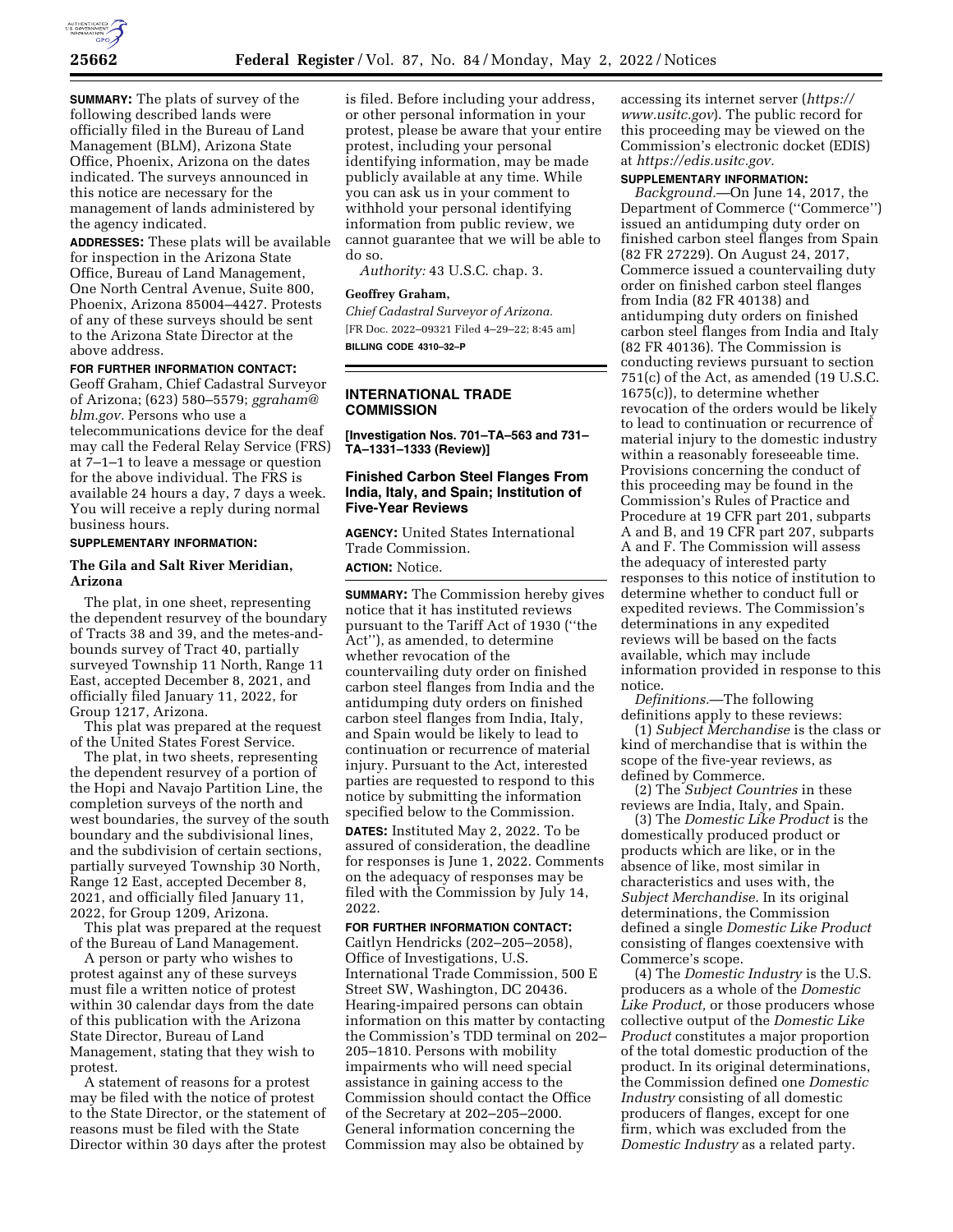(5) The *Order Dates* are the dates that the antidumping and countervailing duty orders under review became effective. In these reviews, the *Order Date* concerning finished carbon steel flanges from Spain is June 14, 2017, and the *Order Date* concerning finished carbon steel flanges from India and Italy is August 24, 2017.

(6) An *Importer* is any person or firm engaged, either directly or through a parent company or subsidiary, in importing the *Subject Merchandise* into the United States from a foreign manufacturer or through its selling agent.

*Participation in the proceeding and public service list.*—Persons, including industrial users of the *Subject Merchandise* and, if the merchandise is sold at the retail level, representative consumer organizations, wishing to participate in the proceeding as parties must file an entry of appearance with the Secretary to the Commission, as provided in § 201.11(b)(4) of the Commission's rules, no later than 21 days after publication of this notice in the **Federal Register**. The Secretary will maintain a public service list containing the names and addresses of all persons, or their representatives, who are parties to the proceeding.

Former Commission employees who are seeking to appear in Commission five-year reviews are advised that they may appear in a review even if they participated personally and substantially in the corresponding underlying original investigation or an earlier review of the same underlying investigation. The Commission's designated agency ethics official has advised that a five-year review is not the same particular matter as the underlying original investigation, and a five-year review is not the same particular matter as an earlier review of the same underlying investigation for purposes of 18 U.S.C. 207, the post-employment statute for Federal employees, and Commission rule 201.15(b) (19 CFR 201.15(b)), 79 FR 3246 (Jan. 17, 2014), 73 FR 24609 (May 5, 2008). Consequently, former employees are not required to seek Commission approval to appear in a review under Commission rule 19 CFR 201.15, even if the corresponding underlying original investigation or an earlier review of the same underlying investigation was pending when they were Commission employees. For further ethics advice on this matter, contact Charles Smith, Office of the General Counsel, at 202– 205–3408.

*Limited disclosure of business proprietary information (BPI) under an administrative protective order (APO)* 

*and APO service list.*—Pursuant to § 207.7(a) of the Commission's rules, the Secretary will make BPI submitted in this proceeding available to authorized applicants under the APO issued in the proceeding, provided that the application is made no later than 21 days after publication of this notice in the **Federal Register**. Authorized applicants must represent interested parties, as defined in 19 U.S.C. 1677(9), who are parties to the proceeding. A separate service list will be maintained by the Secretary for those parties authorized to receive BPI under the APO.

*Certification.*—Pursuant to § 207.3 of the Commission's rules, any person submitting information to the Commission in connection with this proceeding must certify that the information is accurate and complete to the best of the submitter's knowledge. In making the certification, the submitter will acknowledge that information submitted in response to this request for information and throughout this proceeding or other proceeding may be disclosed to and used: (i) By the Commission, its employees and Offices, and contract personnel (a) for developing or maintaining the records of this or a related proceeding, or (b) in internal investigations, audits, reviews, and evaluations relating to the programs, personnel, and operations of the Commission including under 5 U.S.C. Appendix 3; or (ii) by U.S. government employees and contract personnel, solely for cybersecurity purposes. All contract personnel will sign appropriate nondisclosure agreements.

*Written submissions.*—Pursuant to § 207.61 of the Commission's rules, each interested party response to this notice must provide the information specified below. The deadline for filing such responses is June 1, 2022. Pursuant to § 207.62(b) of the Commission's rules, eligible parties (as specified in Commission rule 207.62(b)(1)) may also file comments concerning the adequacy of responses to the notice of institution and whether the Commission should conduct expedited or full reviews. The deadline for filing such comments is July 14, 2022. All written submissions must conform with the provisions of § 201.8 of the Commission's rules; any submissions that contain BPI must also conform with the requirements of §§ 201.6, 207.3, and 207.7 of the Commission's rules. The Commission's *Handbook on Filing Procedures,*  available on the Commission's website at *https://www.usitc.gov/documents/ handbook*\_*on*\_*filing*\_*procedures.pdf,*  elaborates upon the Commission's

procedures with respect to filings. Also, in accordance with §§ 201.16(c) and 207.3 of the Commission's rules, each document filed by a party to the proceeding must be served on all other parties to the proceeding (as identified by either the public or APO service list as appropriate), and a certificate of service must accompany the document (if you are not a party to the proceeding you do not need to serve your response).

Please note the Secretary's Office will accept only electronic filings at this time. Filings must be made through the Commission's Electronic Document Information System (EDIS, *https:// edis.usitc.gov*). No in-person paperbased filings or paper copies of any electronic filings will be accepted until further notice.

No response to this request for information is required if a currently valid Office of Management and Budget (''OMB'') number is not displayed; the OMB number is 3117 0016/USITC No. 22–5–526, expiration date June 30, 2023. Public reporting burden for the request is estimated to average 15 hours per response. Please send comments regarding the accuracy of this burden estimate to the Office of Investigations, U.S. International Trade Commission, 500 E Street SW, Washington, DC 20436.

*Inability to provide requested information.*—Pursuant to § 207.61(c) of the Commission's rules, any interested party that cannot furnish the information requested by this notice in the requested form and manner shall notify the Commission at the earliest possible time, provide a full explanation of why it cannot provide the requested information, and indicate alternative forms in which it can provide equivalent information. If an interested party does not provide this notification (or the Commission finds the explanation provided in the notification inadequate) and fails to provide a complete response to this notice, the Commission may take an adverse inference against the party pursuant to § 776(b) of the Act (19 U.S.C. 1677e(b)) in making its determinations in the reviews.

*Information to be provided in response to this notice of institution:* If you are a domestic producer, union/ worker group, or trade/business association; import/export *Subject Merchandise* from more than one *Subject Country;* or produce *Subject Merchandise* in more than one *Subject Country,* you may file a single response. If you do so, please ensure that your response to each question includes the information requested for each pertinent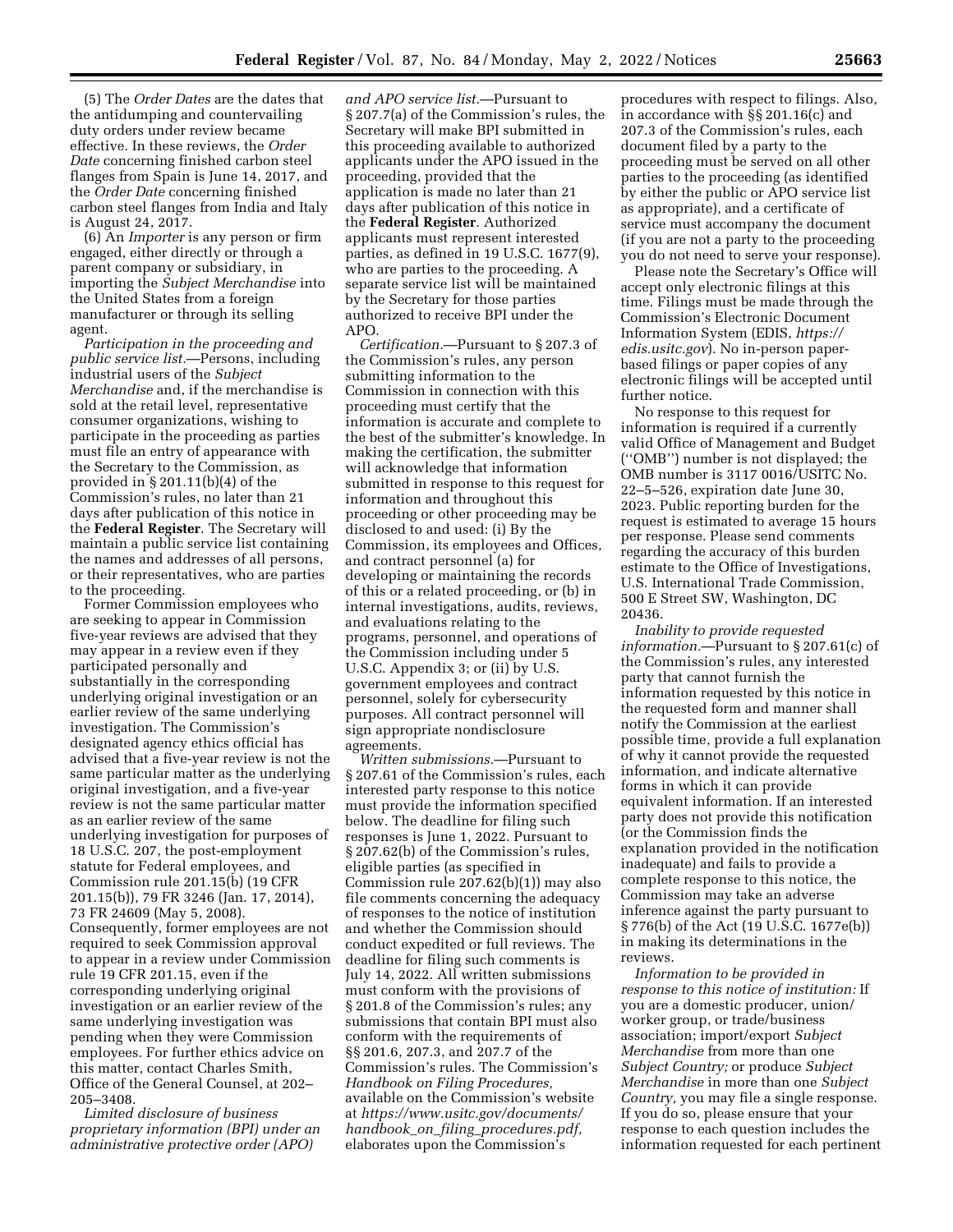*Subject Country.* As used below, the term ''firm'' includes any related firms.

(1) The name and address of your firm or entity (including World Wide Web address) and name, telephone number, fax number, and Email address of the certifying official.

(2) A statement indicating whether your firm/entity is an interested party under 19 U.S.C. 1677(9) and if so, how, including whether your firm/entity is a U.S. producer of the *Domestic Like Product,* a U.S. union or worker group, a U.S. importer of the *Subject Merchandi*se, a foreign producer or exporter of the *Subject Merchandise,* a U.S. or foreign trade or business association (a majority of whose members are interested parties under the statute), or another interested party (including an explanation). If you are a union/worker group or trade/business association, identify the firms in which your workers are employed or which are members of your association.

(3) A statement indicating whether your firm/entity is willing to participate in this proceeding by providing information requested by the Commission.

(4) A statement of the likely effects of the revocation of the antidumping and countervailing duty orders on the *Domestic Industry* in general and/or your firm/entity specifically. In your response, please discuss the various factors specified in § 752(a) of the Act (19 U.S.C. 1675a(a)) including the likely volume of subject imports, likely price effects of subject imports, and likely impact of imports of *Subject Merchandise* on the *Domestic Industry.* 

(5) A list of all known and currently operating U.S. producers of the *Domestic Like Product.* Identify any known related parties and the nature of the relationship as defined in § 771(4)(B) of the Act (19 U.S.C. 1677(4)(B)).

(6) A list of all known and currently operating U.S. importers of the *Subject Merchandise* and producers of the *Subject Merchandise* in each *Subject Country* that currently export or have exported *Subject Merchandise* to the United States or other countries since the *Order Dates.* 

(7) A list of 3–5 leading purchasers in the U.S. market for the *Domestic Like Product* and the *Subject Merchandise*  (including street address, World Wide Web address, and the name, telephone number, fax number, and email address of a responsible official at each firm).

(8) A list of known sources of information on national or regional prices for the *Domestic Like Product* or the *Subject Merchandise* in the U.S. or other markets.

(9) If you are a U.S. producer of the *Domestic Like Product,* provide the following information on your firm's operations on that product during calendar year 2021, except as noted (report quantity data in pounds and value data in U.S. dollars, f.o.b. plant). If you are a union/worker group or trade/business association, provide the information, on an aggregate basis, for the firms in which your workers are employed/which are members of your association.

(a) Production (quantity) and, if known, an estimate of the percentage of total U.S. production of the *Domestic Like Product* accounted for by your firm's(s') production;

(b) Capacity (quantity) of your firm to produce the *Domestic Like Product* (that is, the level of production that your establishment(s) could reasonably have expected to attain during the year, assuming normal operating conditions (using equipment and machinery in place and ready to operate), normal operating levels (hours per week/weeks per year), time for downtime, maintenance, repair, and cleanup, and a typical or representative product mix);

(c) the quantity and value of U.S. commercial shipments of the *Domestic Like Product* produced in your U.S. plant(s);

(d) the quantity and value of U.S. internal consumption/company transfers of the *Domestic Like Product*  produced in your U.S. plant(s); and

(e) the value of (i) net sales, (ii) cost of goods sold (COGS), (iii) gross profit, (iv) selling, general and administrative (SG&A) expenses, and (v) operating income of the *Domestic Like Product*  produced in your U.S. plant(s) (include both U.S. and export commercial sales, internal consumption, and company transfers) for your most recently completed fiscal year (identify the date on which your fiscal year ends).

(10) If you are a U.S. importer or a trade/business association of U.S. importers of the *Subject Merchandise*  from any *Subject Country,* provide the following information on your firm's(s') operations on that product during calendar year 2021 (report quantity data in pounds and value data in U.S. dollars). If you are a trade/business association, provide the information, on an aggregate basis, for the firms which are members of your association.

(a) The quantity and value (landed, duty-paid but not including antidumping or countervailing duties) of U.S. imports and, if known, an estimate of the percentage of total U.S. imports of *Subject Merchandise* from each *Subject Country* accounted for by your firm's(s') imports;

(b) the quantity and value (f.o.b. U.S. port, including antidumping and/or countervailing duties) of U.S. commercial shipments of *Subject Merchandise* imported from each *Subject Country;* and

(c) the quantity and value (f.o.b. U.S. port, including antidumping and/or countervailing duties) of U.S. internal consumption/company transfers of *Subject Merchandise* imported from each *Subject Country.* 

(11) If you are a producer, an exporter, or a trade/business association of producers or exporters of the *Subject Merchandise* in any *Subject Country,*  provide the following information on your firm's(s') operations on that product during calendar year 2021 (report quantity data in pounds and value data in U.S. dollars, landed and duty-paid at the U.S. port but not including antidumping or countervailing duties). If you are a trade/business association, provide the information, on an aggregate basis, for the firms which are members of your association.

(a) Production (quantity) and, if known, an estimate of the percentage of total production of *Subject Merchandise*  in each *Subject Country* accounted for by your firm's(s') production;

(b) Capacity (quantity) of your firm(s) to produce the *Subject Merchandise* in each *Subject Country* (that is, the level of production that your establishment(s) could reasonably have expected to attain during the year, assuming normal operating conditions (using equipment and machinery in place and ready to operate), normal operating levels (hours per week/weeks per year), time for downtime, maintenance, repair, and cleanup, and a typical or representative product mix); and

(c) the quantity and value of your firm's(s') exports to the United States of *Subject Merchandise* and, if known, an estimate of the percentage of total exports to the United States of *Subject Merchandise* from each *Subject Country*  accounted for by your firm's(s') exports.

(12) Identify significant changes, if any, in the supply and demand conditions or business cycle for the *Domestic Like Product* that have occurred in the United States or in the market for the *Subject Merchandise* in each *Subject Country* since the *Order Dates,* and significant changes, if any, that are likely to occur within a reasonably foreseeable time. Supply conditions to consider include technology; production methods; development efforts; ability to increase production (including the shift of production facilities used for other products and the use, cost, or